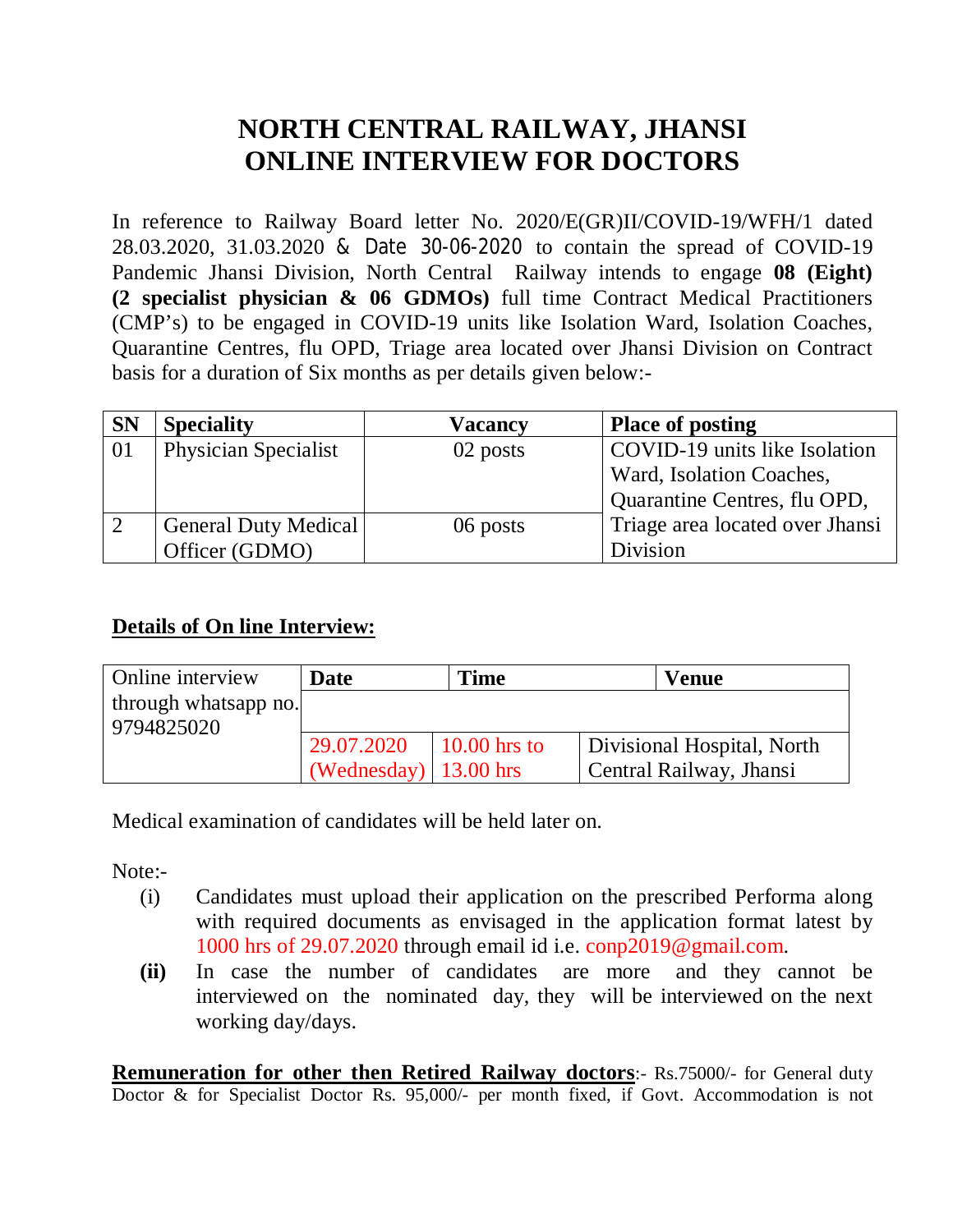provided. If Railway accommodation is provided an amount equivalent to the sum of House Rent Allowance and License Fee of the accommodation provided will be deducted.

**Remuneration for Retired Railway doctors:-** Rs.46000/- per month fixed (subject to the condition that remuneration+ pension drawn by retired railway doctor should not exceed the last pay drawn), if Govt. accommodation is not provided. If Railway accommodation is provided an amount equivalent to House Rent Allowance payable to a fresh entrant to Group 'A' Jr. Scale and license fee of the Railway accommodation, so provided shall be deducted from the monthly remuneration payable to the CMP.

Age for other than Retired Railway doctors:-Candidates should not have completed more than 50 years of age as on 28.07.2020. However, age relaxation of 5 years for SC/St and 3years for OBC Candidates is admissible.

Age for Retired Railway doctors:- Candidates should not have completed more than 65 years of age as on 28.07.2020.

**Terms and condition of other th**a**n Retired Railway doctors:-** the engagement of Doctors would be on contract basis initially for a period of Six months, which is extendable as per administrative requirements on the basis of assessment of performance of CMPs. However, the services of these doctors can be terminated before the expiry of six month on either side after giving 15 days notice. Railway Administration will be at liberty to terminate the contract of the doctor with immediate effect by paying honorarium in lieu of 15 days notice period, if the circumstances, so warrant. The services rendered as contract doctor is a stop gap arrangement and will not have any bearing in respect of consideration of their period in case of regular selection through UPSC. It will also not confer upon any right for regularization or permanent absorption in the Railways.

## **No private practice is allowed**.

## **Terms and condition of Retired Railway doctors:-**

The engagement of **Retired Railway** Doctors as CMPs shall be for a Minimum of six month, a fresh contract shall be entered. The contract shall be entered into for a period of six months or less from the date of entering into the contract. Period of contract shall not be extendable on any ground. However, the Railway administration shall reserve the right to enter into fresh contract with the Retired Railway doctors for another term. The engagement shall purely is on contract basis for a period of six months or till the regular incumbent joins or attaining the age of 65 years whichever is earlier. The Retired Railway doctor engaged as Contract Medical practitioner shall not have any claim or right for his/her continuity in service or automatic extension of the term of contract. During the validity of the contract, the CMP shall be at liberty to terminate the contract for betterment of his/her career or on any other grounds by giving 15 days notice to the Railways. The contract can also be terminated by the Railways at any time during the contract by giving 15 days notice without assigning any reason whatsoever. Contract shall also be terminated, if the CMP is found to be mentally or physically incapacitated.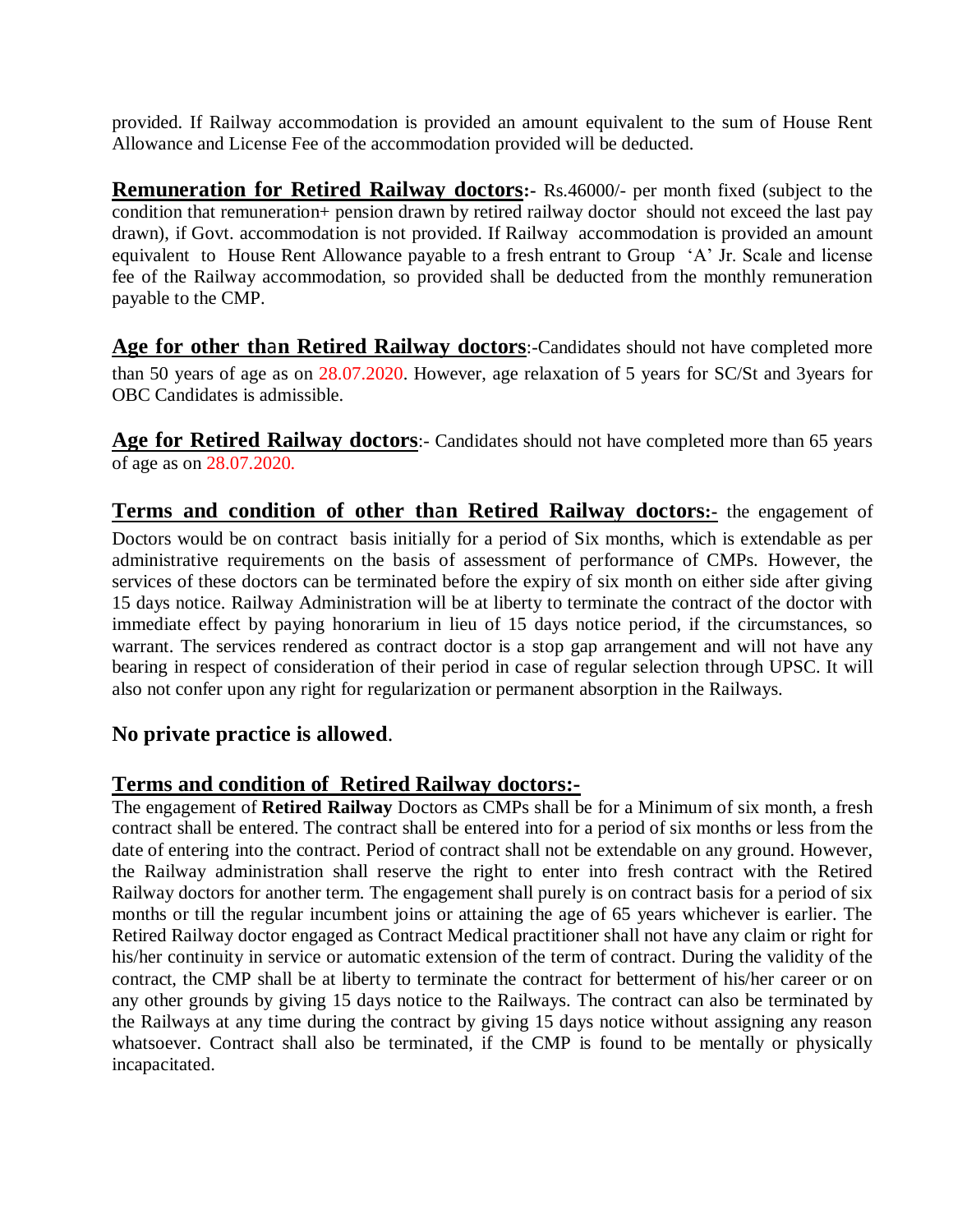## **No private practice is allowed.**

### **Note:-**

- **(i)** The contract Doctors shall not be entitled for Railway quarter etc. as a matter of right. However, if available, they will be provided accommodation. The detailed instructions with regard to their duties while on contract with the Railways shall be given to them in the event of their selection along with the offer of engagement.
- **(ii)** Willing candidates should upload their application form along with **Attested** copies of all Certificates & Mark Sheets on the given email id i.e. [conp2019@gmail.com](mailto:conp2019@gmail.com) upto 1000 hrs on 29.07.2020.
- **(iii)** The offer of engagement to the selected candidates shall be issued subject to the availability of vacancy as per requirement in Hospitals/Health Units located at different stations as **is where is basis.** Administration has right to change the place of posting as per administrative needs.
- **(iv)** The places of notified vacancies may be changed as per requirement of the administration.
- **(v)** The notification can be downloaded from N. C. Railway website [www.ncr.indianrailways.gov.in.](http://www.ncr.indianrailways.gov.in.)
- **(vi)** After approval of the panel by competent authority, the suitable candidates will be called through speed post/registered letter, Telephone calls and SMS to report on a particular fixed date at DIVISIONAL RAILWAYHOSPITAL<JHANSI DIVISION for posting. The panel will be uploaded on official website of North Central Railway (About us-> Divisions->Jhansi Division) [www.ncr.indianrailways.gov.in](http://www.ncr.indianrailways.gov.in)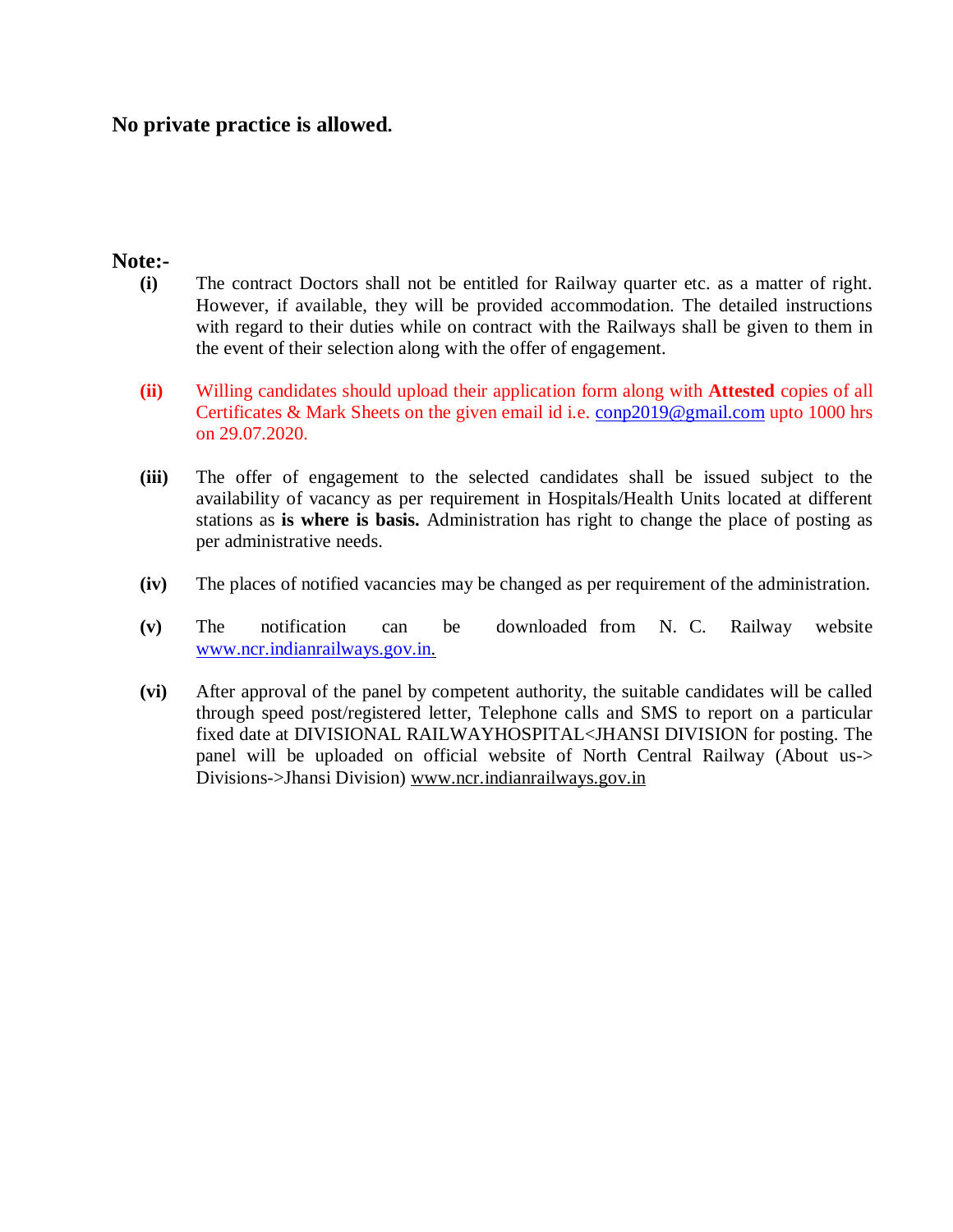# **JHS DIVISION,NORTH CENTRAL RAILWAY**

# **Notification No- 7/2020 L.No.-Gaz/Engagement/CMP/2020 Date 26.07.2020**

Online-interview is being held for 08 full time post of Contract Medical practitioners (CMP) on Contract basis to engage in the efforts of COVID-19 for a duration of six months at Jhansi Division under the following Units:-

| <b>SN</b> | <b>Speciality</b>           | <b>Vacancy</b> | <b>Place of posting</b>         |  |
|-----------|-----------------------------|----------------|---------------------------------|--|
| 01        | <b>Physician Specialist</b> | 02 posts       | COVID-19 units like Isolation   |  |
|           |                             |                | Ward, Isolation Coaches,        |  |
|           |                             |                | Quarantine Centres, flu OPD,    |  |
|           | <b>General Duty Medical</b> | 06 posts       | Triage area located over Jhansi |  |
|           | Officer (GDMO)              |                | Division                        |  |

Interview Date: 29.07.2020 onwards (online through whatsapp no. of the candidates) Time: 10:00 AM TO 13.00 PM

Candidates should upload their Application from along with Original and attested copies of all Certificates in the given email id i.e [conp2019@gmail.com.](mailto:conp2019@gmail.com.) Application may be downloaded from official website [\(www.ncr.indianrailways.gov.in\)](http://www.ncr.indianrailways.gov.in)) of Jhansi Division.